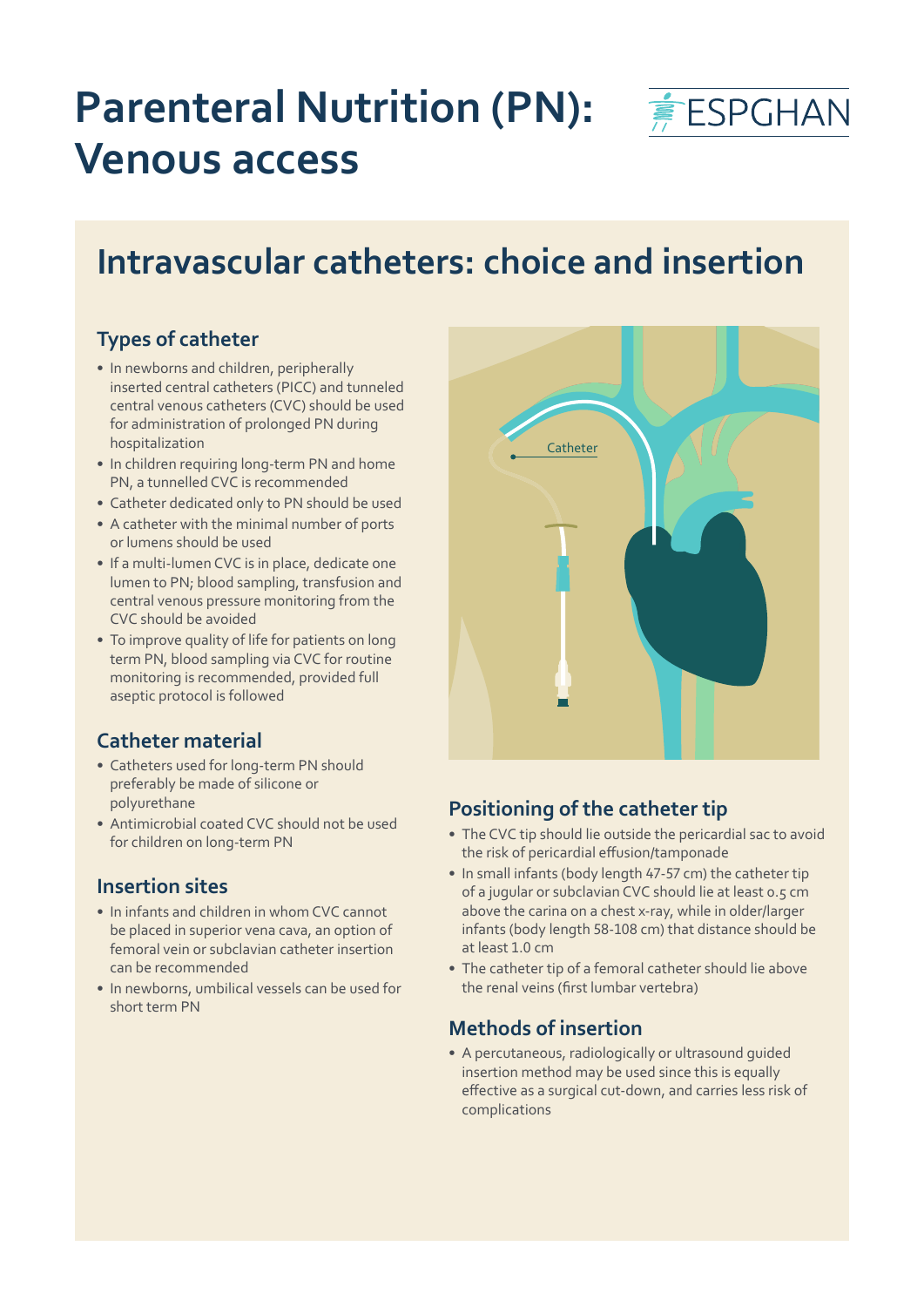# **Interventions to reduce CVC infection**

#### **Antibiotics prior to CVC insertion and routine catheter exchange**

- CVC shall not be changed routinely in order to reduce the risk of sepsis
- If a CVC requires removal, replacement rather than exchange over a guidewire decreases the risk of infection. CVC exchange may be reserved for those patients with difficult venous access
- Prophylactic antibiotics do not reduce the risk of catheter related bloodstream infection, therefore they should not be administered



### **CVC locks and flushes**

- Taurolidine is effective in preventing CRBSI and should be used during long term catheter use
- Ethanol line locks may be considered for preventing CRBSI
- Antibiotic line locks can be used in conjunction with systemic antibiotics to assist in the eradication of CRBSI in some patients
- Antibiotic line locks should not be used for treating CRBSI as these have not been shown to be effective

### **Hygiene and antisepsis on CVC insertion and during subsequent care**

- Appropriate hygiene procedures should be followed before accessing the intravascular device or the insertion site
- Before insertion of an intravascular device and for post-insertion site care, clean skin should be disinfected with 2% chlorhexidine solution in 70% isopropyl alcohol
- Antiseptic solution should remain on the insertion site and be allowed to air dry before catheter insertion or dressing application
- Due to potential side effects, skin antisepsis with chlorhexidine in infants younger than two months cannot be recommended
- Catheter connectors, ports and hubs should be disinfected before accessing, preferably with 2% chlorhexidine solution in 70% isopropyl alcohol